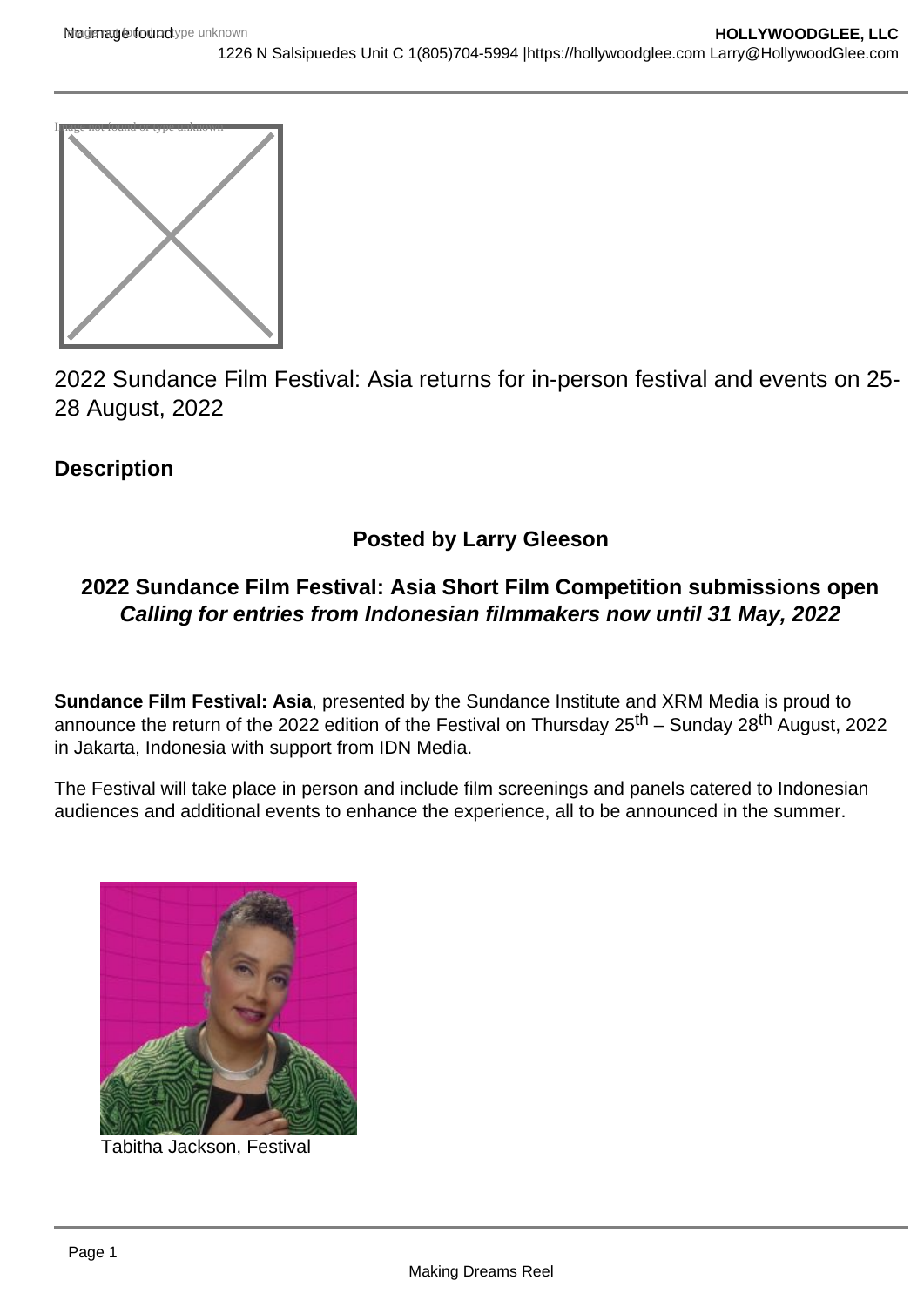Director of the Sundance Film Festival

"We're thrilled to be able to continue working with XRM Media to present the Festival in person this year in Jakarta. It is a powerful opportunity to share new independent films we love with engaged audiences in Indonesia," said Tabitha Jackson, Festival Director of the Sundance Film Festival.

William Utomo, Chief Operating Officer, IDN Media, states that "We are very excited to work together to create the in-person festival experience and continue to serve the best interest of movie lovers in Indonesia. We hope that the Sundance platform can continue to push the movie industry forward."

"Beyond our Festival in January, we strive throughout the year to find more emerging filmmakers around the world working in the short film form," said Mike Plante, Senior Programmer for Short Films. "Last year our short film competition was a fantastic success. We loved the submissions, showcased ten of them in Sundance Asia, and were thrilled to have two of them at our Festival last January. Really excited to see more this year."

To continue the support of Indonesian filmmakers, the Festival will again hold the Sundance Film Festival: Asia Short Film Competition, sponsored by Argo. Filmmakers can submit short films across any genre or theme that have been completed on or after 1 January 2020, with a duration between 3 to 20 minutes. Submissions are now open through 31 May 2022 to Indonesian citizens living domestically or abroad, 18 years or older.

A jury of representatives from the Sundance Institute, IDN Pictures, and Argo will curate a program of short films from among the competition submissions. The jury will also select a Jury Award winner, which will receive a \$2000 USD cash prize sponsored by Argo. The jury includes:

- o Kim Yutani, Director of Programming, Sundance Film Festival
- Heidi Zwicker, Senior Programmer, Sundance Film Festival
- o Mike Plante, Senior Programmer, Short Film, Sundance Film Festival
- Susanti Dewi, Head of IDN Pictures
- Amanda Salazar, Head of Programming and Acquisitions, Argo

Official selected shorts will be screened on Argo at the 2022 Sundance Film Festival: Asia in August and offered worldwide digital distribution on the platform post-festival. These films will also be automatically submitted for consideration in the 2023 Sundance Film Festival.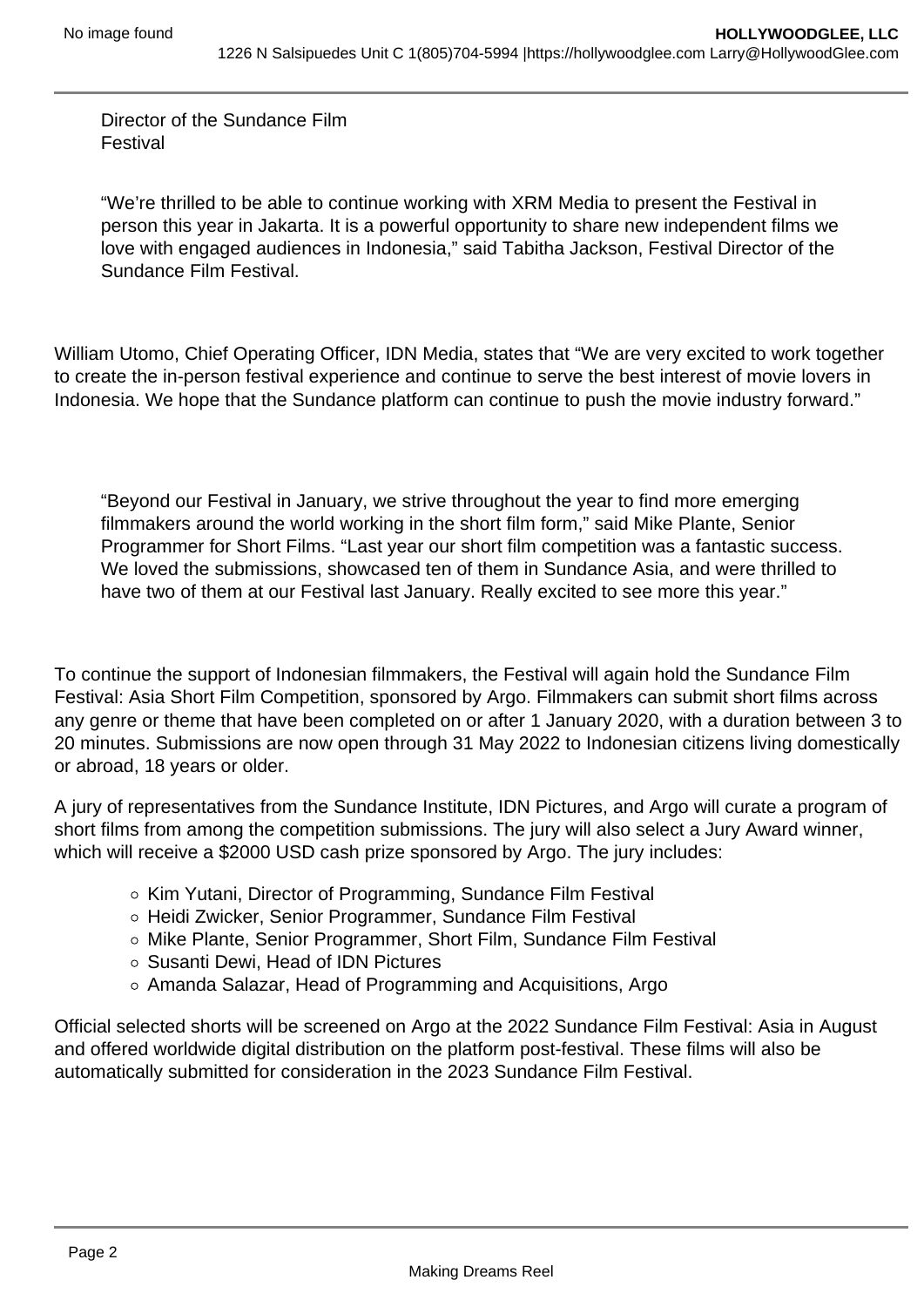For further information on submission procedures and rules and regulations, please visit the Sundance Asia Film Freeway page : [https://filmfreeway.com/SundanceAsia](https://sundance.us10.list-manage.com/track/click?u=d2b7ca60af6d00b0be91a01af&id=be66a1a2b1&e=88c082a0a1)